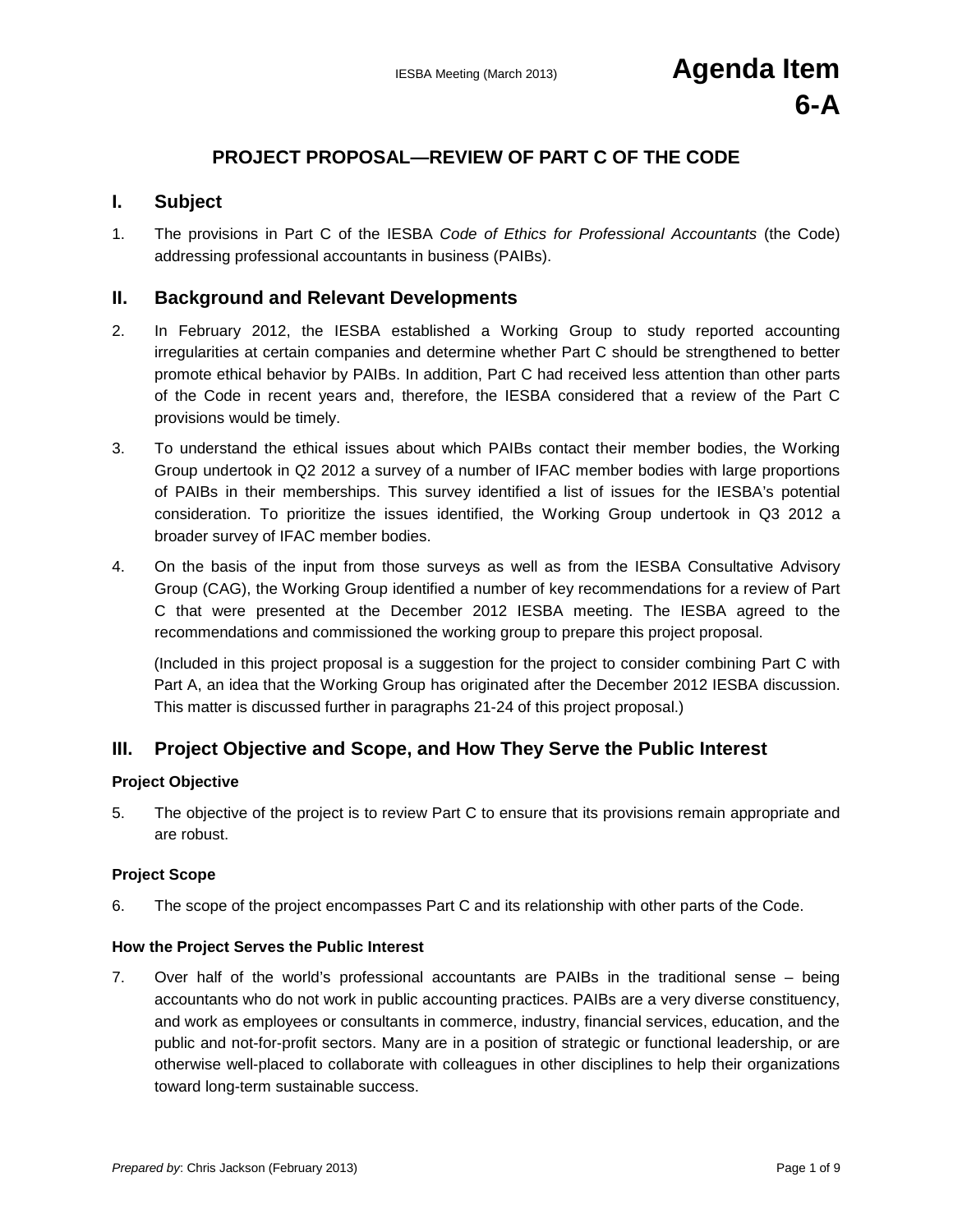#### Part C Project Proposal *IESBA Meeting (March 2013)*

8. The project will serve the public interest as a result of those provisions of the Code applicable to PAIBs being appropriate and robust, given that many PAIBs play a fundamental role in the financial reporting supply chain and facilitate effective governance in organizations. In particular, enabling PAIBs to better deal with the issue of inappropriate pressure on them, particularly with respect to the preparation and reporting of information, will contribute to the public interest because such pressure may undermine the quality of financial information on which users rely. In addition, addressing the issue of bribery as encountered by PAIBs would help to strengthen the development of economies and support confidence in markets.

# **IV. Outline of the Project**

## **Issues that will be addressed and Approach to Project**

9. In December 2012, the IESBA supported the Working Group's recommendations to address a number of issues in Part C of the Code. The Working Group proposes that all the key issues it had identified should be addressed as one project as they are inter-related. However, the Working Group proposes that the issues be dealt with in two separate phases as follows:

## Phase One

- Section 300, *Introduction*
- Those parts of Section 310 which were deleted in the Conflicts of Interest project but which remain relevant to "pressure"
- Sections 320, *Preparation and Reporting of Information*
- Section 330, *Acting with Sufficient Expertise*
- Section 340, *Financial Interests*

## Phase Two

• Section 350, *Inducements*

#### *Section 340*

- 10. Consideration should be given to whether the motivations of PAIBs as addressed in Section 340 should be expanded beyond financial interests. These motivations are closely linked to the pressure to act inappropriately in Section 320, and in extant Section 310 (which will be replaced by the revised provisions on conflicts of interest). Dealing with these motivations under one heading related to pressure may make the Code clearer. This could include threats and safeguards to help the PAIB who is being pressured to act inappropriately by those in a superior position.
- 11. A senior PAIB may pressure a subordinate in relation to an accounting irregularity. Paragraph 300.5 refers to the importance of encouraging an ethics-based culture, but there is no other requirement for a senior PAIB not to inappropriately pressure subordinates. Consideration should be given to whether the Code should require a senior PAIB not to inappropriately pressure subordinates.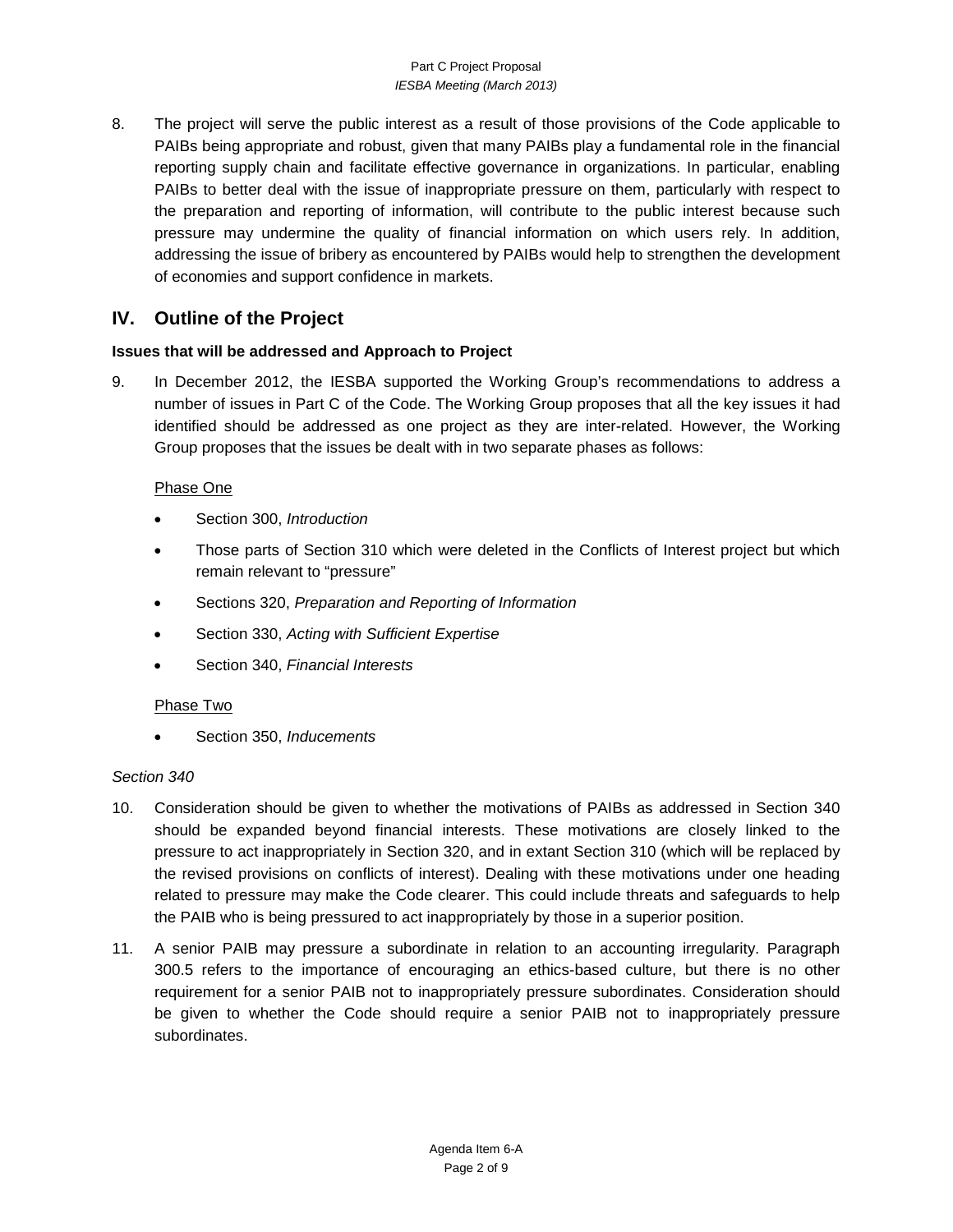### *Section 320*

- 12. Parts A and C make only a brief mention of the PAIB's responsibility to prepare financial statements. The Code mentions a PAIB's responsibility to provide information that provides a "faithful representation" in three places:
	- 320.1: "A professional accountant in business shall prepare or present such information fairly, honestly and in accordance with relevant professional standards so that the information will be understood in its context;"
	- 320.2 states that financial reports shall be prepared in accordance with applicable financial reporting standards; and
	- Indirectly in paragraph 110.1: "Integrity also implies fair dealing and truthfulness."
- 13. Consideration should be given to whether more guidance should be provided to PAIBs on their responsibility with regard to the preparation or presentation of financial statements that present a faithful representation. The project could explore a revised principles-based section structured as follows:
	- (a) A more positive and fuller statement of the responsibility of PAIBs to prepare and report information that is a faithful representation of economic events and state of affairs;
	- (b) A discussion of the threats to providing such depictions (including the motives for altering or manipulating the information); and
	- (c) Presentation of safeguards.
- 14. The need to build on, but not overlap with, the work of accounting standard setters, including the International Public Sector Accounting Standards Board (IPSASB), is recognized. While PAIBs may find it helpful to have further guidance on concepts such as "fairly and honestly" and "earnings management," the difficulty in developing such guidance is recognized.
- 15. Consideration should be given to reviewing the wording in paragraphs 320.1 and 320.2 and clarifying:
	- The intent of the apparent dual requirement that information be prepared or presented fairly and honestly and in accordance with relevant professional standards.

A PAIB has a responsibility to prepare financial statements in accordance with relevant professional standards and use professional judgment in determining that the information will be understood in the context in which it is presented. Circumstances may exist where financial reporting standards allow a presentation that does not reflect the economics of the transaction and may thus be misleading. International Financial Reporting Standards (IFRS) allow a management override and other frameworks may also allow an override. It would be helpful to clarify whether PAIBs are required to do something more than present information in accordance with relevant professional standards if application of a standard would result in a portrayal of, for example, the financial position and results of operations that are not fair and honest in the circumstances.

• Whether and, if so, how the "relevant professional standards" in paragraph 320.1 are intended to differ from the "applicable financial reporting standards" in paragraph 320.2 and if no difference is intended, to consider deleting one or the other.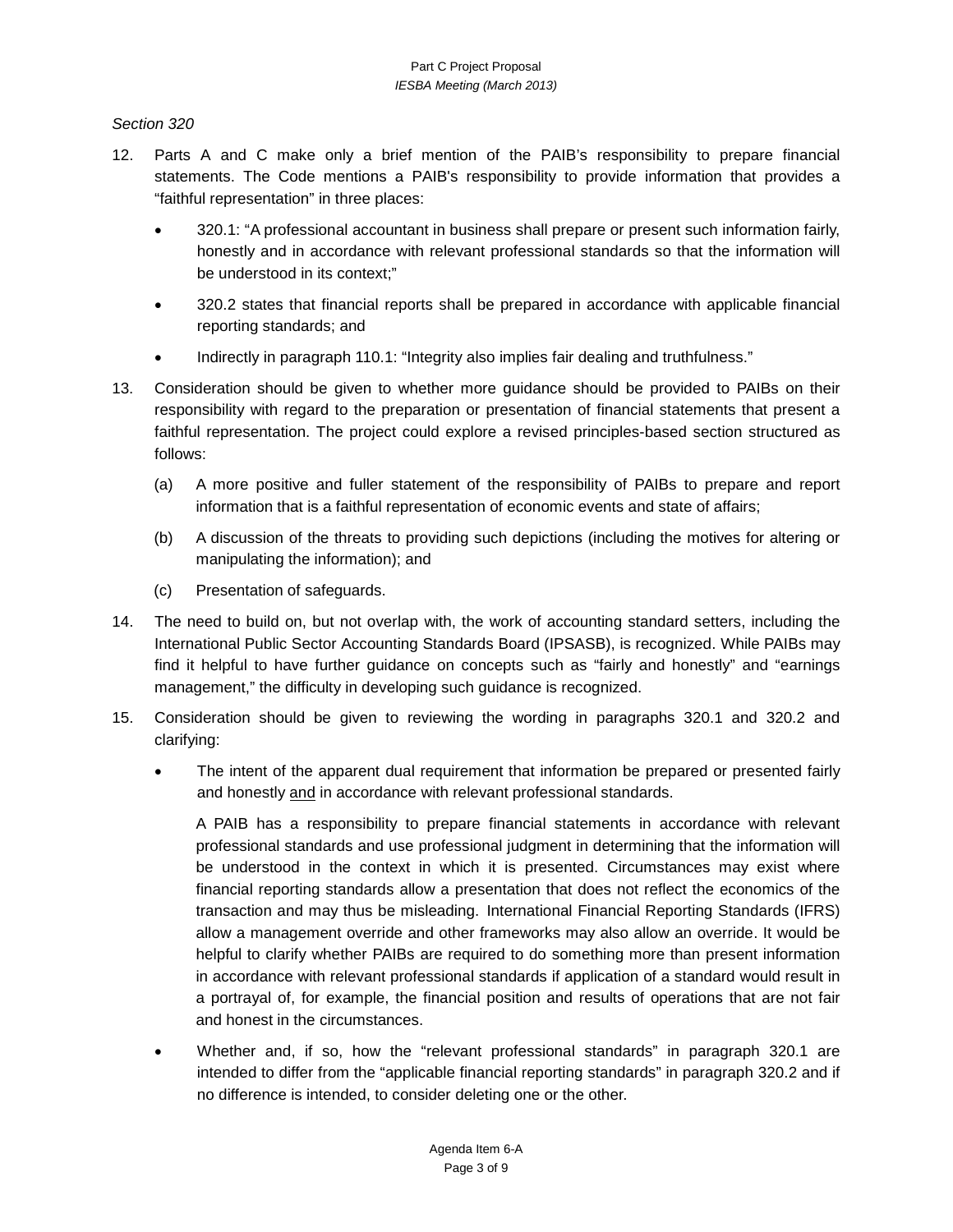#### Part C Project Proposal *IESBA Meeting (March 2013)*

- 16. The Code addresses a PAIB's responsibility not to be associated with misleading reports in paragraph 320.6. It is unclear how a PAIB should dissociate from misleading reports, either internal or external, other than by resigning. Consideration should therefore be given to providing guidance on how a PAIB can practically dissociate from misleading reports.
- 17. Consideration should also be given to exploring whether it is possible to describe or define earnings management in Section 320 to provide guidance to PAIBs.

#### *Sections 300 and 330*

18. Although no significant issues were identified in relation to Sections 300 and 330, consideration should be given to whether any changes to these sections should be made.

#### *Application of Part C to All Professional Accountants*

- 19. Paragraphs 100.3 and 100.12 state that professional accountants in public practice may also find Part C relevant to their particular circumstances. Therefore, they may be bound by the requirements of Part C as well as Parts A and B. However, the Code provides no guidance or explanation of the applicability of Part C to professional accountants in a firm that provides professional services, whether as employees or in another capacity.
- 20. One example of this is that professional accountants in public practice may be inappropriately pressured by superiors to compromise audit quality by working within unrealistic time budgets or to act inappropriately in other ways, which are not addressed in Part B. Such a situation may fall under the category of undue pressure by superiors which would be addressed by a review of Section 340. Another example might be where one division of a firm is pressured by another division of the firm to retain an untrustworthy client, solely to protect the larger fee income of the latter division. Or a firm's internal accounting staff might be pressured to massage the firm's results so that profit shares for partners are distorted towards one individual or group of partners. Essentially all of the problems that traditional PAIBs face can also arise inside accounting firms, with the same ethical dilemmas for those employees and partners.
- 21. Professional accounting firms are commercial businesses and therefore professional accountants working in them as partners or staff could be interpreted as falling within the Code's definition of a PAIB:

A professional accountant employed or engaged in an executive or non-executive capacity in such areas as commerce, industry, service.

Part C may therefore be applicable to all professional accountants.

- 22. Accordingly, consideration should be given to whether Part C could be consolidated within Part A, including exploring how this would be perceived by stakeholders, especially member bodies. For example, consideration should be given to whether consolidating Part C with Part A may be perceived as making the Code less relevant to PAIBs and therefore less effective. Alternatively, consideration should be given to leaving Part C as a stand-alone section but proposing the inclusion within Part A of certain Part C requirements.
- 23. It is noted that if Part C were to be consolidated with Part A, doing so may have implications for auditors and therefore be of interest to the IAASB.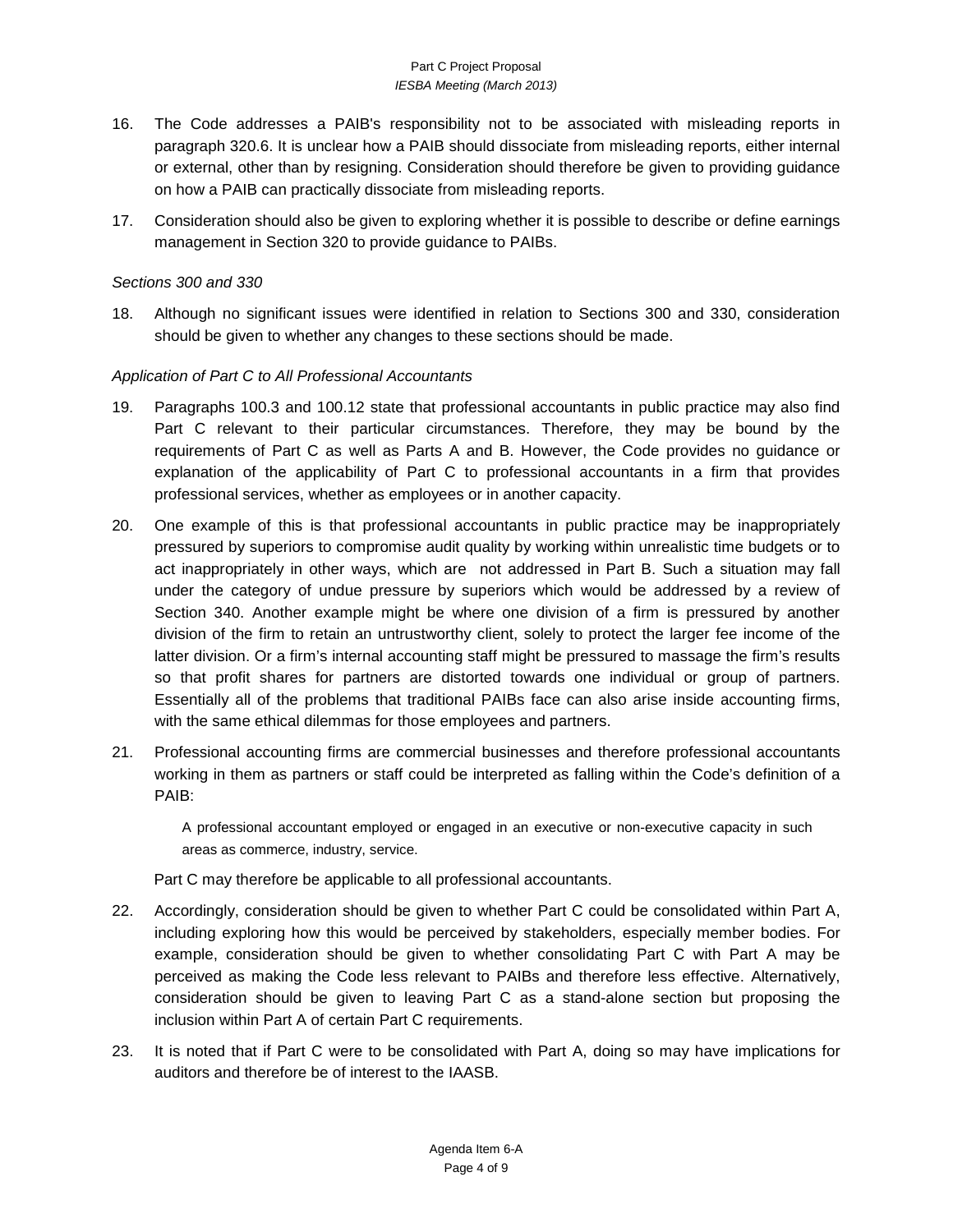24. Also, if the IESBA were to consider that there would be merit in consolidating Part C with Part A, consideration should be given to whether this could be accomplished in conjunction with the Code Restructuring initiative.

#### *The Role of the PAIB Within an Organization*

- 25. At its meeting in December 2012, the IESBA considered how the professional accountant applies the Code in a working environment, where they may be part of a team. The individual PAIB can influence but often cannot mandate a certain course of action for the PAIB's organization. The Code is written for the individual professional accountant, although the definition of professional accountant in public practice includes the firm. Consideration should be given to the practical implications of the PAIB operating in a working environment, including:
	- Circumstances where the Code is inconsistent with the employer's code or the professional code of a colleague;
	- Working with colleagues who are not subject to the Code. This can include CFOs and other senior and junior finance staff who are not professional accountants, multi-disciplinary groups and other non-finance staff;
	- The role of the PAIB in encouraging their employer to have an ethics code.
- 26. Many PAIBs work outside the remit of accountancy-related areas (financial reporting, financial management, taxation, treasury, internal audit), for example, as CEOs, independent directors, bankers, venture capitalists. Consideration should be given to clarifying whether and how Part C applies to professional accountants who work outside accountancy.

#### *Section 350*

- 27. Section 350 concerns PAIBs receiving offers and making offers. Facilitation payments and bribes are a challenging and perennial problem area for PAIBs, especially in the context of an international code of ethics and for organizations operating across jurisdictional and cultural boundaries. The description of an inducement in paragraph 350.1 is wide ranging but does not refer to "facilitation payments" or bribery. While most legislation is believed to focus on inappropriate payments (on which all survey respondents' comments have also focused), Section 350 is focused on "receiving offers." "Making offers" has less prominence in Section 350. Section 350 prohibits a PAIB from offering an inducement. However, the Code does not currently address the situation of the PAIB who becomes aware of a bribe made by others. Although the section on receiving offers lists safeguards, a PAIB is thought to be more likely to encounter the making of offers.
- 28. Consideration should therefore be given to whether additional guidance could be provided to assist the PAIB when encountering the making of offers within the employing organization. Consideration should also be given to how this might overlap with the IESBA's current project on responding to a suspected illegal act.
- 29. Separately, the working group noted a lack of symmetry between Section 350 and Section 260 (Gifts and Hospitality) in Part B. Consideration should therefore be given to revisiting Section 260 if changes are made to Section 350.
- 30. Consideration should also be given to whether additional guidance that recognizes the diversity of cultures would be helpful to PAIBs working across different cultures and jurisdictions.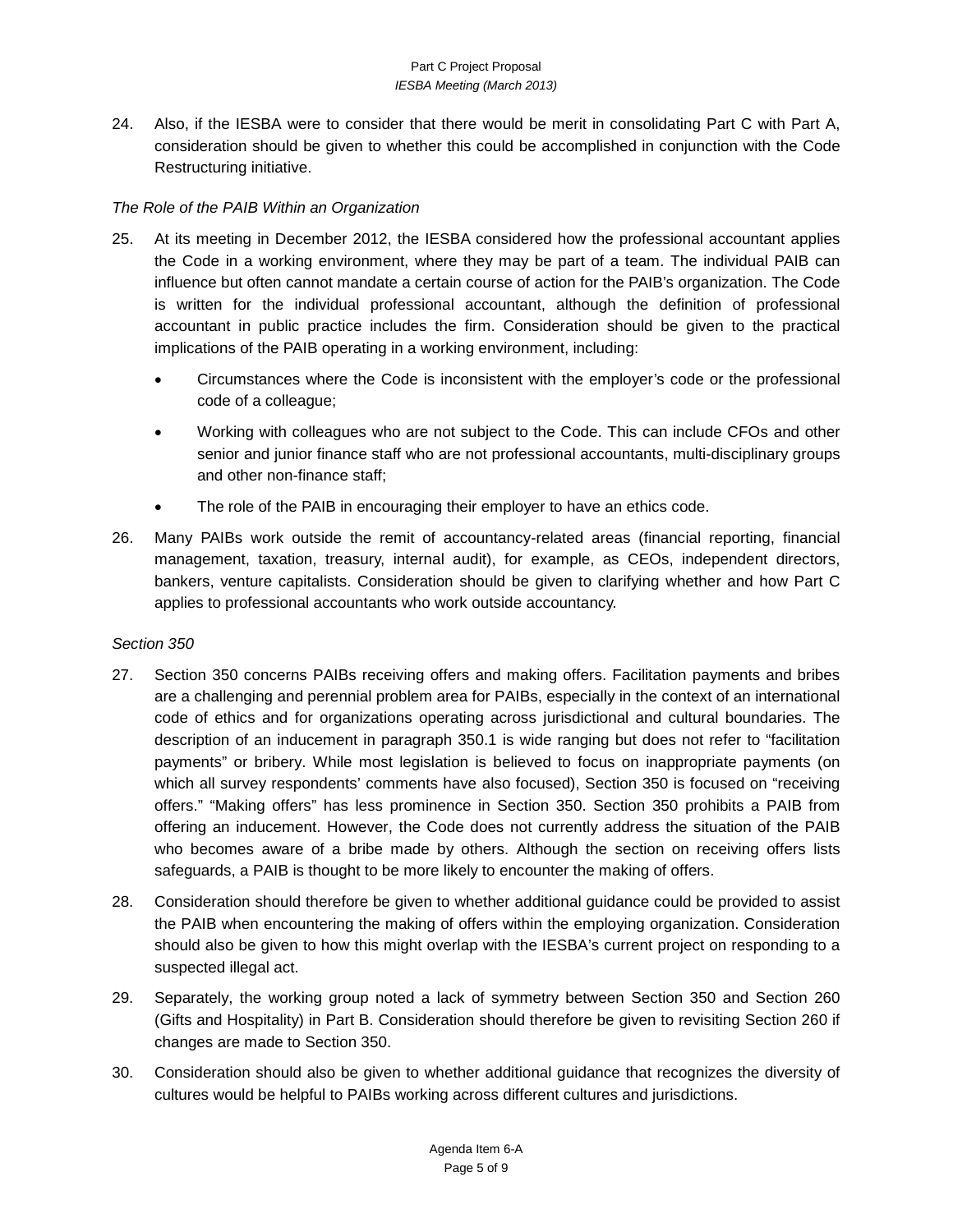#### **Impact Analysis Considerations**

- 31. Changes to Part C are not expected to impact regulators as PAIBs are not normally regulated. However, consideration should be given to making inquiries regarding the views of regulators on proposed changes to the guidance on financial reporting, pressure and bribery.
- 32. There would likely be implementation costs at the national level if Part C were to be changed. This is particularly true if Part C were to be incorporated into Part A.
- 33. Individual PAIBs may be impacted by changes to Part C. It is anticipated that the impact will be positive by providing more guidance to PAIBs in dealing with ethical issues that the Working Group's surveys have shown to be important to them.
- 34. If Part C were incorporated into Part A, there may be requirements on professional accountants in public practice which previously only applied explicitly to PAIBs.
- 35. Further consideration of impact will be an important part of the IESBA's evaluation of proposals. IFAC is currently developing an impact analysis framework for the standard-setting bodies that it supports.

## **V. Implications for any Specific Persons or Groups**

- 36. The project has particular implications for IFAC member bodies that have adopted the Code, or use it as a basis or a benchmark for their own ethical standards.
- 37. There may be implications for PAIBs working in all sizes of businesses and in the public sector. IFAC's PAIB Committee, the IPSASB and the IFAC Small and Medium Practices (SMP) Committee will be kept apprised of developments to ensure appropriate input is received at key stages of the project.
- 38. If Part C were to be consolidated with Part A, that may have implications for the IAASB. This may also have implications for the IESBA Working Group considering a restructuring of the Code.
- 39. When considering the provisions of the Code that apply to the preparation and reporting of information, consideration will be given to liaison with the accounting standard setters as appropriate, such as IASB and IPSASB, to build on but not overlap with their work.
- 40. The definition of PAIB includes professional accountants working in diverse environments, including, in addition to commerce and industry:
	- Public sector, e.g. central government, local government;
	- Not for profit sector;
	- Education; and
	- Regulatory and professional bodies.

Consideration should be given to the different threats and safeguards which may apply to PAIBs working in different sectors. In addition, threats and safeguards may differ amongst different cultures and sizes of enterprises.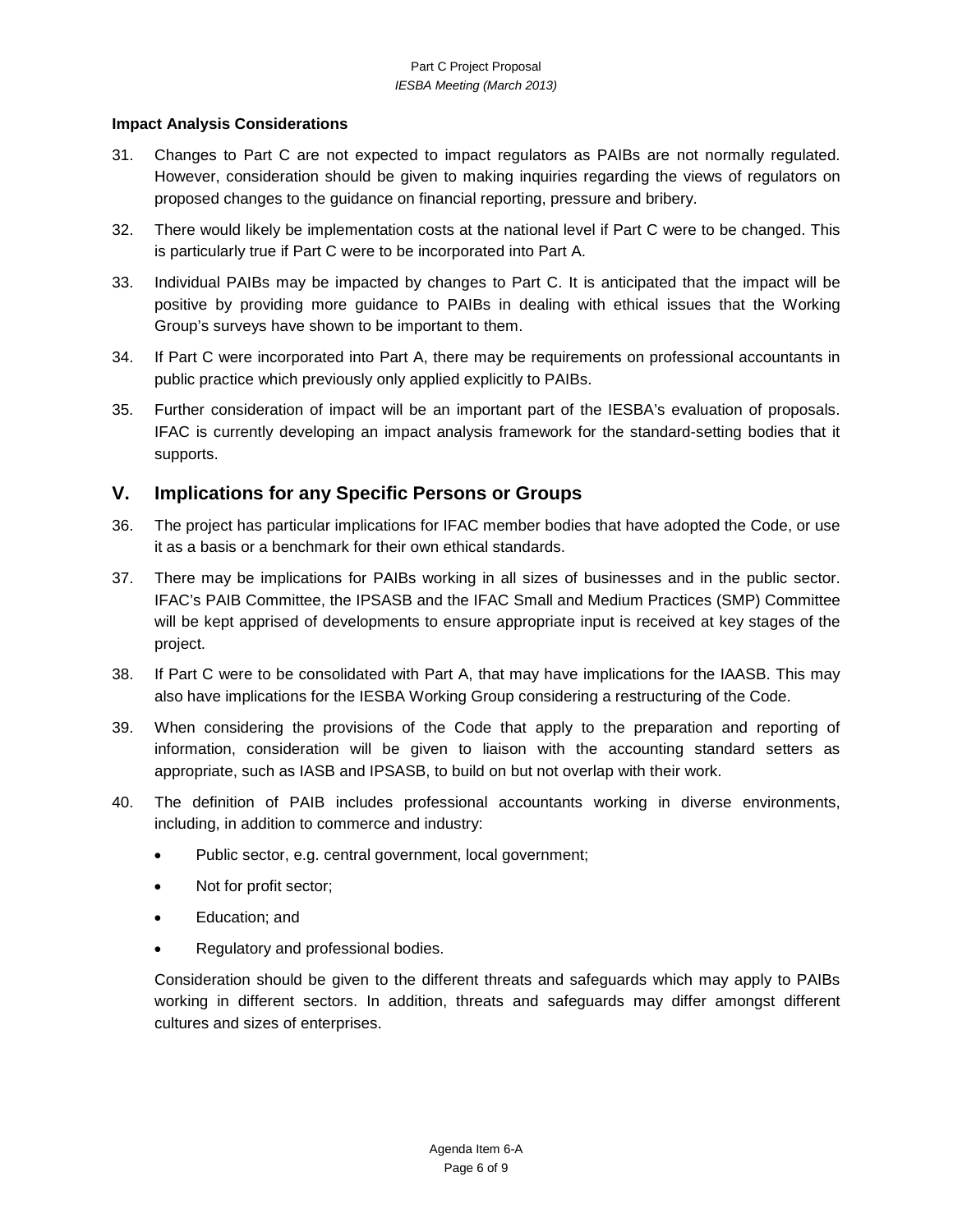# **VI. Development Process, Project Timetable and Project Output**

### **Development Process**

- 41. It is anticipated that the project will follow the normal development process of the IESBA if it concludes that changes to the Code are required.
- 42. The project approach will include appropriate dialogue with member bodies or others able to influence ethical standards in this area so that, to the extent possible, consistent requirements and guidance are developed.

## **Project Timetable**

43. Subject to the IESBA's approval of the project proposal, this project will commence immediately. The specific project milestones and outputs will be dependent on the matters that the project Task Force ultimately determines are appropriate to address as part of the project, and the priorities assigned to those matters.

| <b>Indicative Timing</b> | <b>Milestone</b>                                                                               |
|--------------------------|------------------------------------------------------------------------------------------------|
| March 2013               | Approval of project proposal                                                                   |
| September 2014           | Approval of consultation document (nature to be determined by project<br>Task Force) (Phase 1) |
| Ongoing                  | Dialogue with stakeholders on key issues and proposals <sup>1</sup>                            |

## **Project Output**

44. The output of the project may take the form of additional or revised requirements and guidance in the Code.

## **VII. Resources Required**

- 45. A project Task Force will be established, consisting of four or five individuals, including an IESBA member as Chair.
- 46. Consideration will also be given as to how best to obtain appropriate input from other stakeholders who have similar projects (in particular, PAIB Committee). This may be through membership on the project Task Force, correspondent membership, or by other means.
- 47. IESBA Staff will provide support to the project Task Force.

## **VIII. Relevant Sources of Information that Address the Matter Being Proposed**

- 48. Relevant sources of information include:
	- Ethical requirements for PAIBs implemented by member bodies and similar.

 $\overline{\phantom{a}}$ 

<span id="page-6-0"></span><sup>1</sup> To include discussion with the IESBA CAG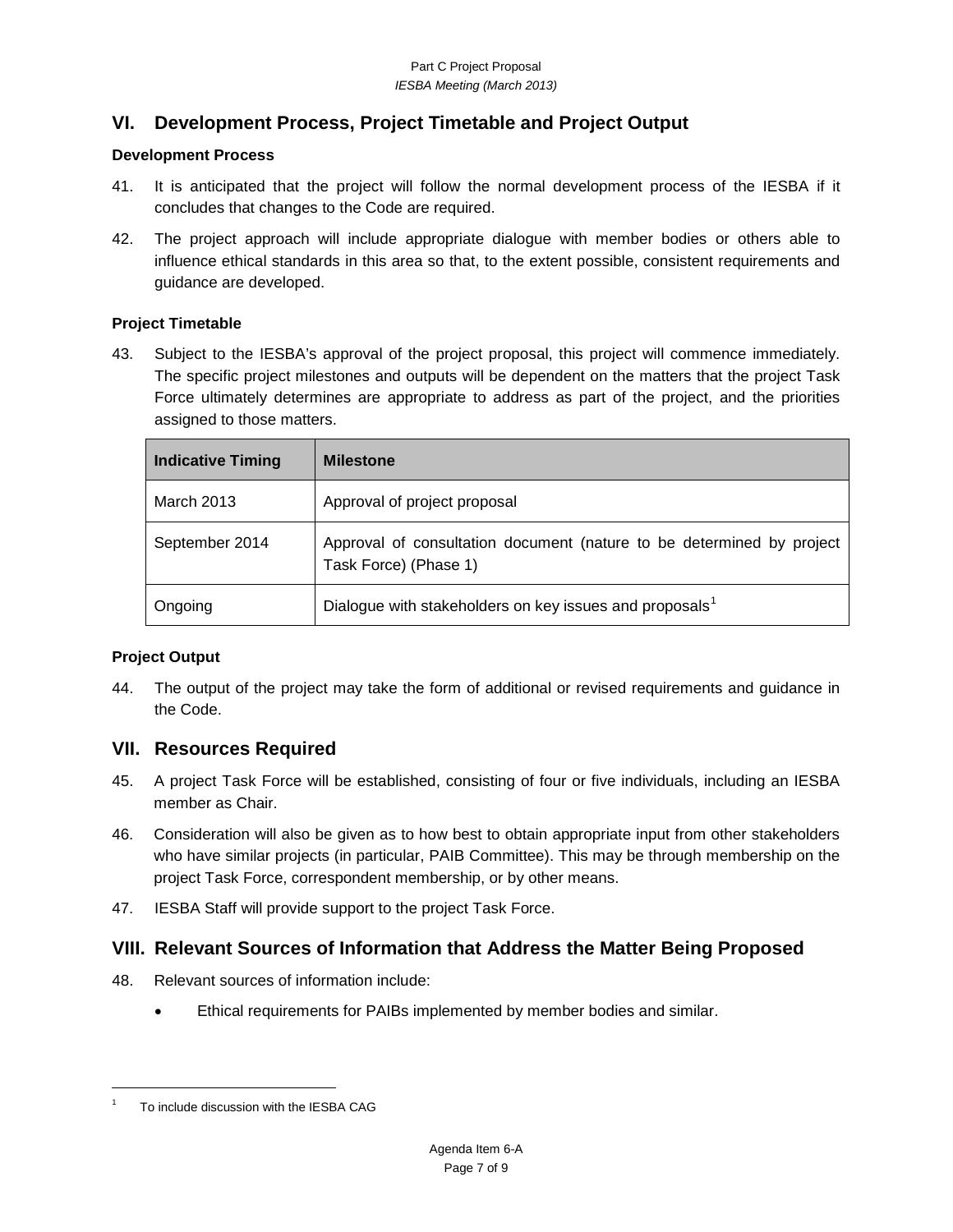**Appendix**

## **Comments by IFAC Technical Managers**

The comments of IFAC Technical Manager from each technical area are required before this Project Proposal is considered by the board or committee proposing to undertake the project.

## **Technical Manager to the Compliance Advisory Panel and Professional Accountancy Organization Development Committee**

I support the objectives of the project proposal, in particular as they relate to providing more robust guidance to PAIBs. I believe this project needs to be closely related to the considerations on restructuring the Code and result in clear and concise codification of (a) key principles that are easy to understand and internalize, and (b) additional guidance that can assist in understanding the principles and applying them in PAIBs work and life.

One of the key values of the IFAC Compliance Program relates to understanding and appreciation of differing regulatory frameworks, national environments, cultures and stages of development of PAOs around the world. Therefore, we also welcome specific references to the planned considerations of IESBA related to the cultural and environmental differences that the new / revised guidance should include.

Signed: Szymon Radziszewicz **Date: February 20, 2013** 

### **Technical Manager to the International Accounting Education Standards Board (IAESB)**

I have read the proposal and agreed with the aim and purpose of the project. The proposed project proposal for the Review of Part C of the Code, as indicated above, is not expected to have a direct impact on the IAESB's current work plan, on the IAESB's work to revise its International Education Standards, or on the IAESB's work to provide implementation guidance for the revised standards.

Signed: David McPeak Date February 20, 2013

#### **Technical Manager to International Auditing and Assurance Standards Board (IAASB)**

The references in paragraphs 23 and 38 regarding the possibility of consolidating Part C with Part A have been noted. I encourage IESBA staff to apprise IAASB staff on issues as they develop and, together, to ascertain at an appropriate stage the nature of further specific interactions between IAASB and IESBA that may be necessary.

Signed: James Gunn **Date: February 27, 2013** 

#### **Technical Manager to the Professional Accountants in Business (PAIB) Committee**

The response to the proposed PAIB Strategy and Work Plan 2013-16 strongly supported the PAIB Committee to work more closely with IESBA in its review of Part C.

Signed: Stathis Gould/Vincent Tophoff Date: February 19, 2013